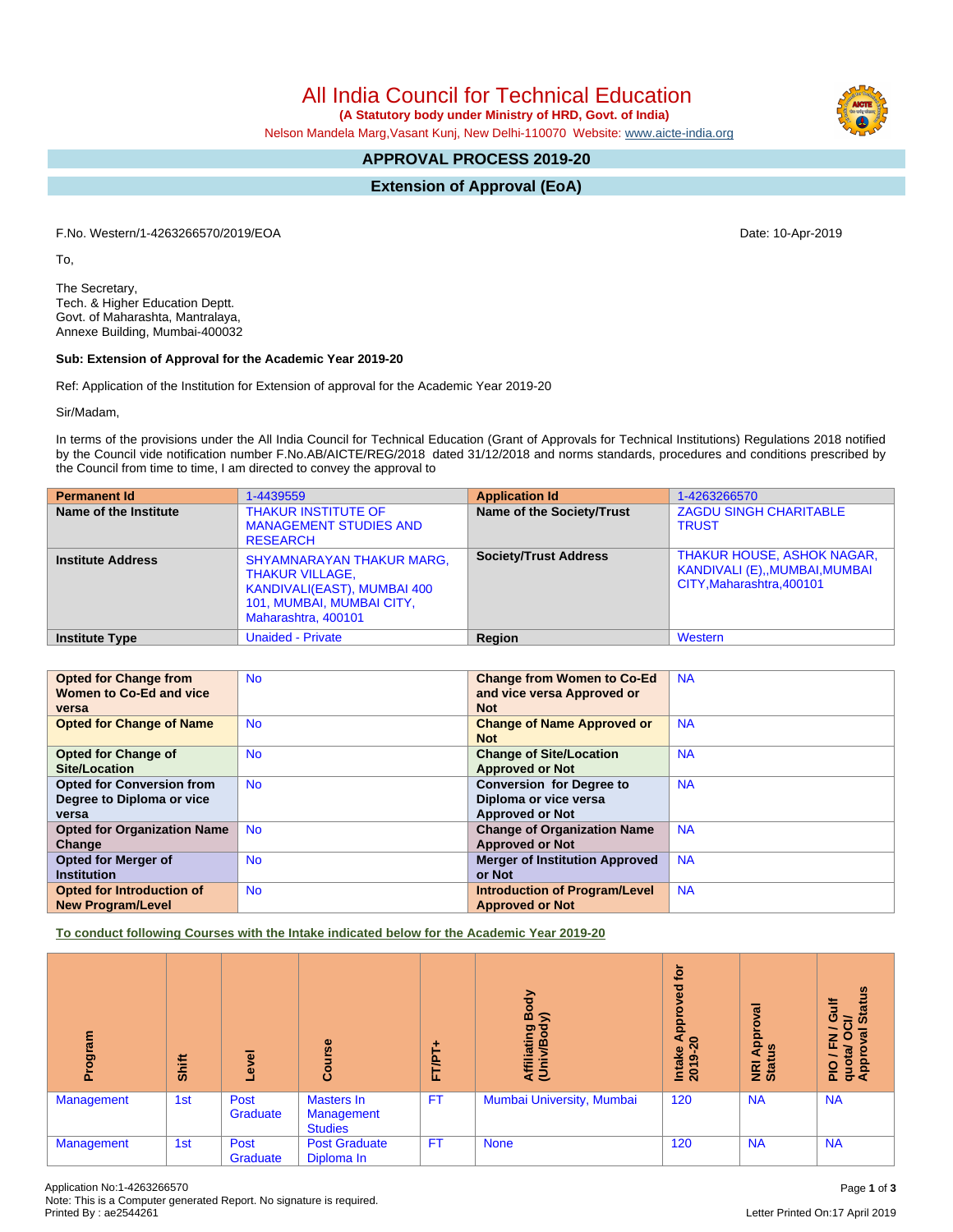|                   |     | <b>Diploma</b>   | <b>Management</b>                                                                  |           |                           |    |           |           |
|-------------------|-----|------------------|------------------------------------------------------------------------------------|-----------|---------------------------|----|-----------|-----------|
| Management        | 1st | Post<br>Graduate | Masters In<br>Financial<br>Management                                              | <b>PT</b> | Mumbai University, Mumbai | 60 | <b>NA</b> | <b>NA</b> |
| <b>Management</b> | 1st | Post<br>Graduate | <b>Masters In Human</b><br>Resource<br><b>Development And</b><br><b>Management</b> | <b>PT</b> | Mumbai University, Mumbai | 30 | <b>NA</b> | <b>NA</b> |
| Management        | 1st | Post<br>Graduate | Masters In<br>Information<br><b>Management</b>                                     | <b>PT</b> | Mumbai University, Mumbai | 30 | <b>NA</b> | <b>NA</b> |
| Management        | 1st | Post<br>Graduate | Masters In<br><b>Business</b><br>Administration<br>(Marketing<br>Management)       | <b>PT</b> | Mumbai University, Mumbai | 60 | <b>NA</b> | <b>NA</b> |

+FT –Full Time,PT-Part Time

## Approved New Courses

In case of any differences in content in this Computer generated Extension of Approval Letter, the content/information as approved by the Executive Council / General Council as available on the record of AICTE shall be final and binding.

Strict compliance of Anti-Ragging Regulation: - Approval is subject to strict compliance of provisions made in AICTE Regulation notified vide F. No. 37-3/Legal/AICTE/2009 dated July 1, 2009 for Prevention and Prohibition of Ragging in Technical Institutions. In case Institution fails to take adequate steps to Prevent Ragging or fails to act in accordance with AICTE Regulation or fails to punish perpetrators or incidents of Ragging, it will be liable to take any action as defined under clause 9(4) of the said Regulation.

#### **It is mandatory to comply all the essential requirements as given in APH 2019-20(appendix 6)**

NOTE: If the State Government / UT / DTE / DME has a reservation policy for admission in Technical Education Institutes and the same is applicable to Private & Self-financing Technical Institutions, then the State Government / UT/ DTE / DME shall ensure that 10 % of Reservation for EWS would be operational from the Academic year 2019-20 without affecting the percentage reservations of SC/ST/OBC/General . However, this would not be applicable in the case of Minority Institutions referred to the clause (1) of Article 30 of **Constitution of India.**

> **Prof. A.P Mittal Member Secretary, AICTE**

Copy to:

- **1. The Director Of Technical Education\*\*, Maharashtra**
- **2. The Registrar\*\*,** Mumbai University, Mumbai
- **3. The Principal / Director,**

Thakur Institute Of Management Studies And Research Shyamnarayan Thakur Marg, Thakur Village, Kandivali(East), Mumbai 400 101, Mumbai,Mumbai City, Maharashtra,400101

### **4. The Secretary / Chairman,**

Zagdu Singh Charitable Trust Thakur House, Ashok Nagar, Kandivali (E),. Mumbai,Mumbai City, Maharashtra,400101

## **5. The Regional Officer,**

All India Council for Technical Education Industrial Assurance Building